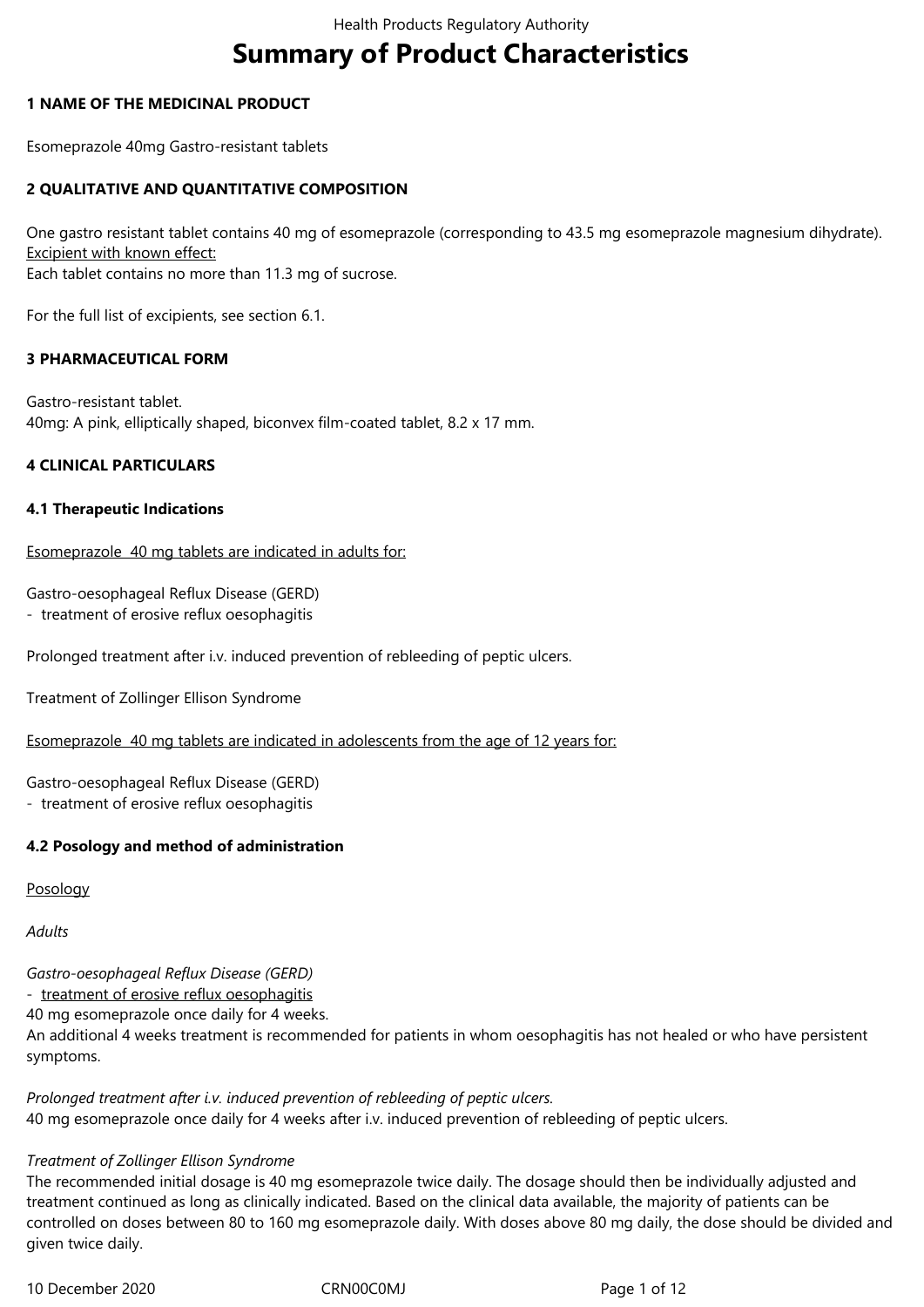# Special populations

### *Renal impairment*

Dose adjustment is not required in patients with impaired renal function. Due to limited experience in patients with severe renal insufficiency, such patients should be treated with caution (see section 5.2).

## *Hepatic impairment*

Dose adjustment is not required in patients with mild to moderate liver impairment. For patients with severe liver impairment, a maximum dose of 20 mg esomeprazole should not be exceeded (see section 5.2).

## *Elderly*

Dose adjustment is not required in the elderly.

*Paediatric population*

# *Adolescents from the age of 12 years*

# *Gastro-oesophageal Reflux Disease (GERD)*

- treatment of erosive reflux oesophagitis

40 mg esomeprazole once daily for 4 weeks.

An additional 4 weeks treatment is recommended for patients in whom oesophagitis has not healed or who have persistent symptoms.

### *Children below the age of 12 years*

Esomeprazole should not be used in children younger than 12 years since no data is available.

### Method of administration

The tablets should be swallowed whole with liquid. The tablets should not be chewed or crushed.

For patients who have difficulty in swallowing, the tablets can also be dispersed in half a glass of non-carbonated water. No other liquids should be used as the enteric coating may be dissolved. Stir until the tablets disintegrate and drink the liquid with the pellets immediately or within 30 minutes. Rinse the glass with half a glass of water and drink. The pellets must not be chewed or crushed.

For patients who cannot swallow, the tablets can be dispersed in non-carbonated water and administered through a gastric tube. It is important that the appropriateness of the selected syringe and tube is carefully tested. For preparation and administration instructions see section 6.6.

# **4.3 Contraindications**

Hypersensitivity to the active substance, to esomeprazole, substituted benzimidazoles or to any of the excipients listed in section 6.1.

Esomeprazole should not be used concomitantly with nelfinavir (see section 4.5).

### **4.4 Special warnings and precautions for use**

In the presence of any alarm symptom (e.g. significant unintentional weight loss, recurrent vomiting, dysphagia, haematemesis or melaena) and when gastric ulcer is suspected or present, malignancy should be excluded, as treatment with esomeprazole may alleviate symptoms and delay diagnosis.

### Long term use

Patients on long-term treatment (particularly those treated for more than a year) should be kept under regular surveillance.

### On demand treatment

Patients on on-demand treatment should be instructed to contact their physician if their symptoms change in character.

### *Helicobacter pylori* eradication

When prescribing esomeprazole for eradication of *Helicobacter pylori* possible drug interactions for all components in the triple therapy should be considered. Clarithromycin is a potent inhibitor of CYP3A4 and hence contraindications and interactions for

10 December 2020 CRN00C0MJ Page 2 of 12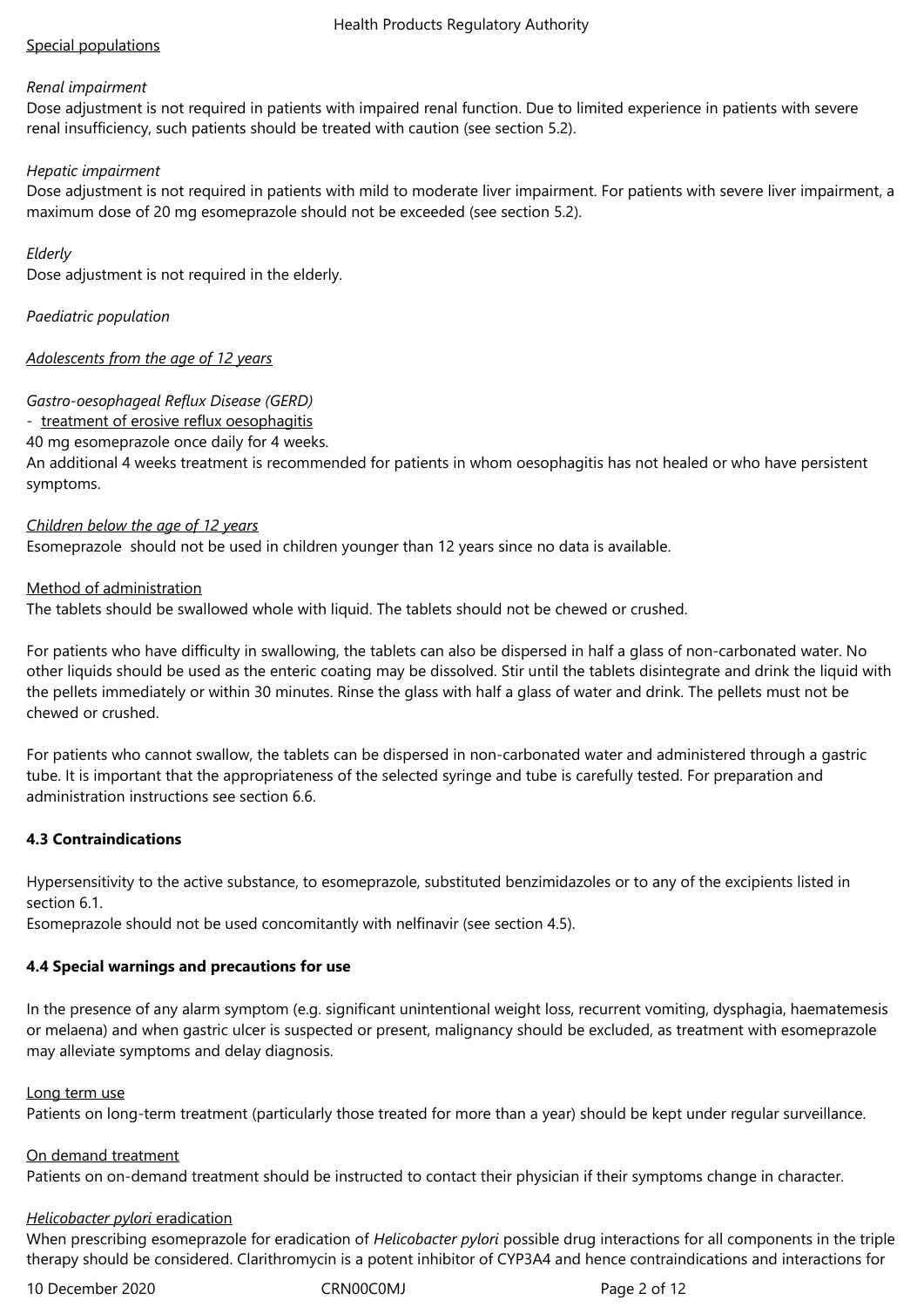### Health Products Regulatory Authority

clarithromycin should be considered when the triple therapy is used in patients concurrently taking other drugs metabolised via CYP3A4 such as cisapride.

# Gastrointestinal infections

Treatment with proton pump inhibitors may lead to slightly increased risk of gastrointestinal infections such as Salmonella and Campylobacter (see section 5.1).

# Absorption of vitamin B12

Esomeprazole, as all acid-blocking medicines, may reduce the absorption of vitamin B12 (cyanocobalamin) due to hypo- or achlorhydria. This should be considered in patients with reduced body stores or risk factors for reduced vitamin B12 absorption on long-term therapy.

# Hypomagnesaemia

Severe hypomagnesaemia has been reported in patients treated with proton pump inhibitors (PPIs) like esomeprazole for at least three months, and in most cases for a year. Serious manifestations of hypomagnesaemia such as fatigue, tetany, delirium, convulsions, dizziness and ventricular arrhythmia can occur but they may begin insidiously and be overlooked. In most affected patients, hypomagnesaemia improved after magnesium replacement and discontinuation of the PPI.

For patients expected to be on prolonged treatment or who take PPIs with digoxin or drugs that may cause hypomagnesaemia (e.g., diuretics), healthcare professionals should consider measuring magnesium levels before starting PPI treatment and periodically during treatment.

# Risk of fracture

Proton pump inhibitors, especially if used in high doses and over long durations (> 1 year), may modestly increase the risk of hip, wrist and spine fracture, predominantly in the elderly or in presence of other recognised risk factors. Observational studies suggest that proton pump inhibitors may increase the overall risk of fracture by 10–40 %. Some of this increase may be due to other risk factors. Patients at risk of osteoporosis should receive care according to current clinical guidelines and they should have an adequate intake of vitamin D and calcium.

# Subcutaneous lupus erythematosus (SCLE)

Proton pump inhibitors are associated with very infrequent cases of SCLE. If lesions occur, especially in sun-exposed areas of the skin, and if accompanied by arthralgia, the patient should seek medical help promptly and the health care professional should consider stopping Esomeprazole Actavis. SCLE after previous treatment with a proton pump inhibitor may increase the risk of SCLE with other proton pump inhibitors.

### Combination with other medicinal products

Co‑administration of esomeprazole with atazanavir is not recommended (see section 4.5). If the combination of atazanavir with a proton pump inhibitor is judged unavoidable, close clinical monitoring is recommended in combination with an increase in the dose of atazanavir to 400 mg with 100 mg of ritonavir; esomeprazole 20 mg should not be exceeded.

Esomeprazole is a CYP2C19 inhibitor. When starting or ending treatment with esomeprazole, the potential for interactions with drugs metabolised through CYP2C19 should be considered. An interaction is observed between clopidogrel and omeprazole (see section 4.5). The clinical relevance of this interaction is uncertain. As a precaution, concomitant use of esomeprazole and clopidogrel should be discouraged.

When prescribing esomeprazole for on-demand therapy, the implications for interactions with other pharmaceuticals, due to fluctuating plasma concentrations of esomeprazole should be considered (see section 4.5).

### Sucrose

This medicinal product contains sucrose. Patients with rare hereditary problems of fructose intolerance, glucose-galactose malabsorption or sucrase-isomaltase insufficiency should not take this medicine.

### Interference with laboratory tests

Increased Chromogranin A (CgA) level may interfere with investigations for neuroendocrine tumours. To avoid this interference, Esomeprazole treatment should be stopped for at least five days before CgA measurements (see section 5.1).If CgA and gastrin levels have not returned to reference range after initial measurement, measurements should be repeated 14 days after cessation of proton pump inhibitor treatment.

# **4.5 Interaction with other medicinal products and other forms of interactions**

10 December 2020 CRN00C0MJ Page 3 of 12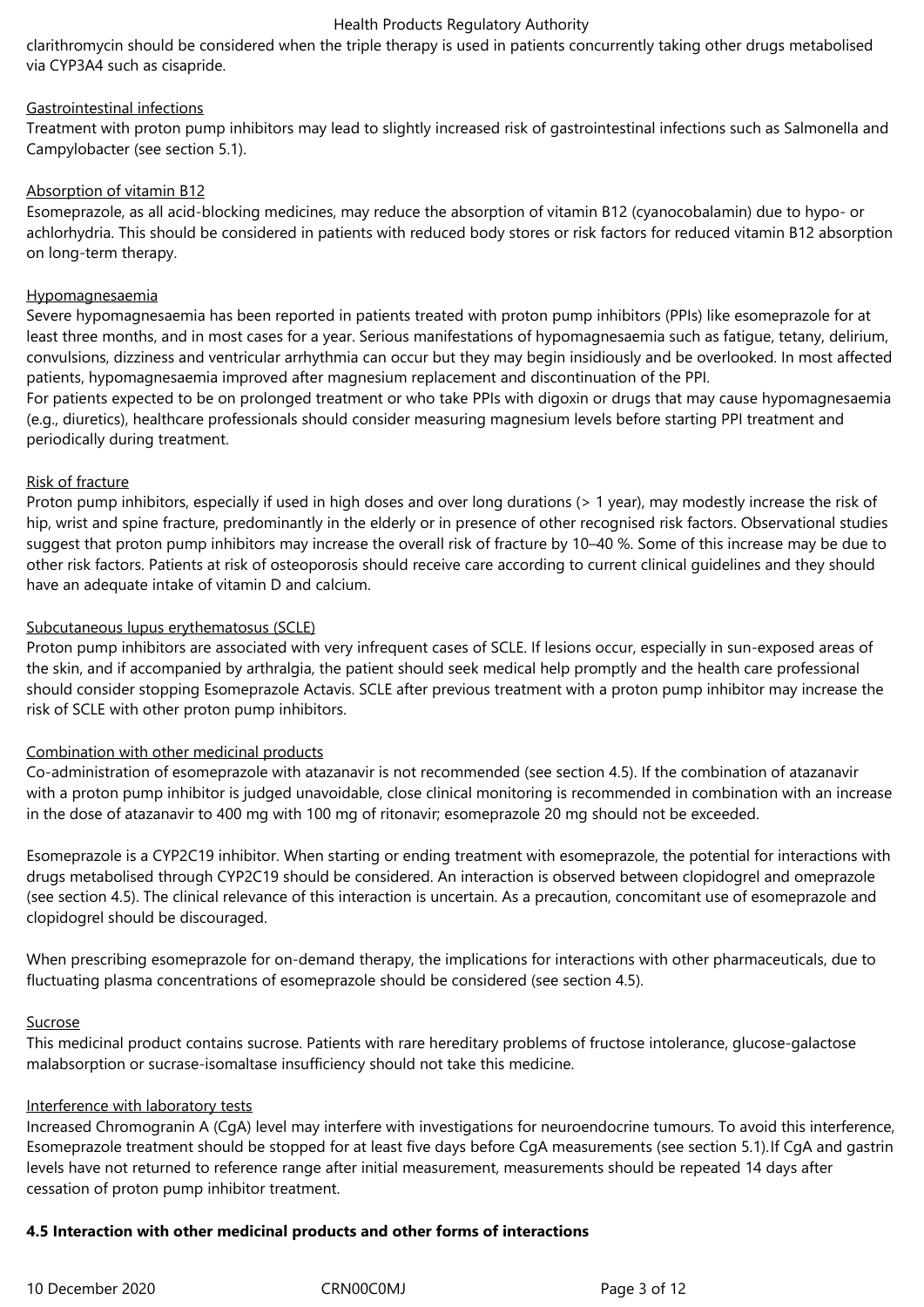#### Health Products Regulatory Authority Effects of esomeprazole on the pharmacokinetics of other drugs

## *Protease inhibitors*

Omeprazole has been reported to interact with some protease inhibitors. The clinical importance and the mechanisms behind these reported interactions are not always known. Increased gastric pH during omeprazole treatment may change the absorption of the protease inhibitors. Other possible interaction mechanisms are via inhibition of CYP 2C19. For atazanavir and nelfinavir, decreased serum levels have been reported when given together with omeprazole and concomitant administration is not recommended. Co‑administration of omeprazole (40 mg once daily) with atazanavir 300 mg/ritonavir 100 mg to healthy volunteers resulted in a substantial reduction in atazanavir exposure (approximately 75% decrease in AUC,  $C_{\text{max}}$  and  $_{\text{Cmin}}$ ). Increasing the atazanavir dose to 400 mg did not compensate for the impact of omeprazole on atazanavir exposure. The co-administration of omeprazole (20 mg qd) with atazanavir 400 mg/ritonavir 100 mg to healthy volunteers resulted in a decrease of approximately 30% in the atazanavir exposure as compared with the exposure observed with atazanavir 300 mg/ritonavir 100 mg qd without omeprazole 20 mg qd. Co‑administration of omeprazole (40 mg qd) reduced mean nelfinavir AUC, C<sub>max</sub> and <sub>Cmin</sub> by 36-39 % and mean AUC, C <sub>max</sub> and <sub>Cmin</sub> for the pharmacologically active metabolite M8 was reduced by 75‑92%. Due to the similar pharmacodynamic effects and pharmacokinetic properties of omeprazole and esomeprazole, concomitant administration with esomeprazole and atazanavir is not recommended (see section 4.4) and concomitant administration with esomeprazole and nelfinavir is contraindicated (see section 4.3).

For saquinavir (with concomitant ritonavir), increased serum levels (80‑100%) have been reported during concomitant omeprazole treatment (40 mg qd). Treatment with omeprazole 20 mg qd had no effect on the exposure of darunavir (with concomitant ritonavir) and amprenavir (with concomitant ritonavir). Treatment with esomeprazole 20 mg qd had no effect on the exposure of amprenavir (with and without concomitant ritonavir). Treatment with omeprazole 40 mg qd had no effect on the exposure of lopinavir (with concomitant ritonavir).

# *Methotrexate*

When given together with PPIs, methotrexate levels have been reported to increase in some patients. In high-dose methotrexate administration a temporary withdrawal of esomeprazole may need to be considered.

### *Tacrolimus*

Concomitant administration of esomeprazole has been reported to increase the serum levels of tacrolimus. A reinforced monitoring of tacrolimus concentrations as well as renal function (creatinine clearance) should be performed, and dosage of tacrolimus adjusted if needed.

### *Medicinal products with pH dependent absorption*

Gastric acid suppression during treatment with esomeprazole and other PPIs might decrease or increase the absorption of medicinal products with a gastric pH dependent absorption. As with other medicinal products that decrease intragastric acidity, the absorption of medicinal products such as ketoconazole, itraconazole and erlotinib can decrease and the absorption of digoxin can increase during treatment with esomeprazole. Concomitant treatment with omeprazole (20 mg daily) and digoxin in healthy subjects increased the bioavailability of digoxin by 10 % (up to 30 % in two out of ten subjects). Digoxin toxicity has been rarely reported. However, caution should be exercised when esomeprazole is given at high doses in elderly patients. Therapeutic drug monitoring of digoxin should then be reinforced.

### *Medicinal products*

# *metabolised by CYP2C19*

Esomeprazole inhibits CYP2C19, the major esomeprazole metabolising enzyme. Thus, when esomeprazole is combined with drugs metabolised by CYP2C19, such as diazepam, citalopram, imipramine, clomipramine, phenytoin etc., the plasma concentrations of these drugs may be increased and a dose reduction could be needed. This should be considered especially when prescribing esomeprazole for on demand therapy.

### *Diazepam*

Concomitant administration of 30 mg esomeprazole resulted in a 45% decrease in clearance of the CYP2C19 substrate diazepam.

# *Phenytoin*

Concomitant administration of 40 mg esomeprazole resulted in a 13% increase in trough plasma levels of phenytoin in epileptic patients. It is recommended to monitor the plasma concentrations of phenytoin when treatment with esomeprazole is introduced or withdrawn.

### *Voriconazole*

10 December 2020 CRN00C0MJ Page 4 of 12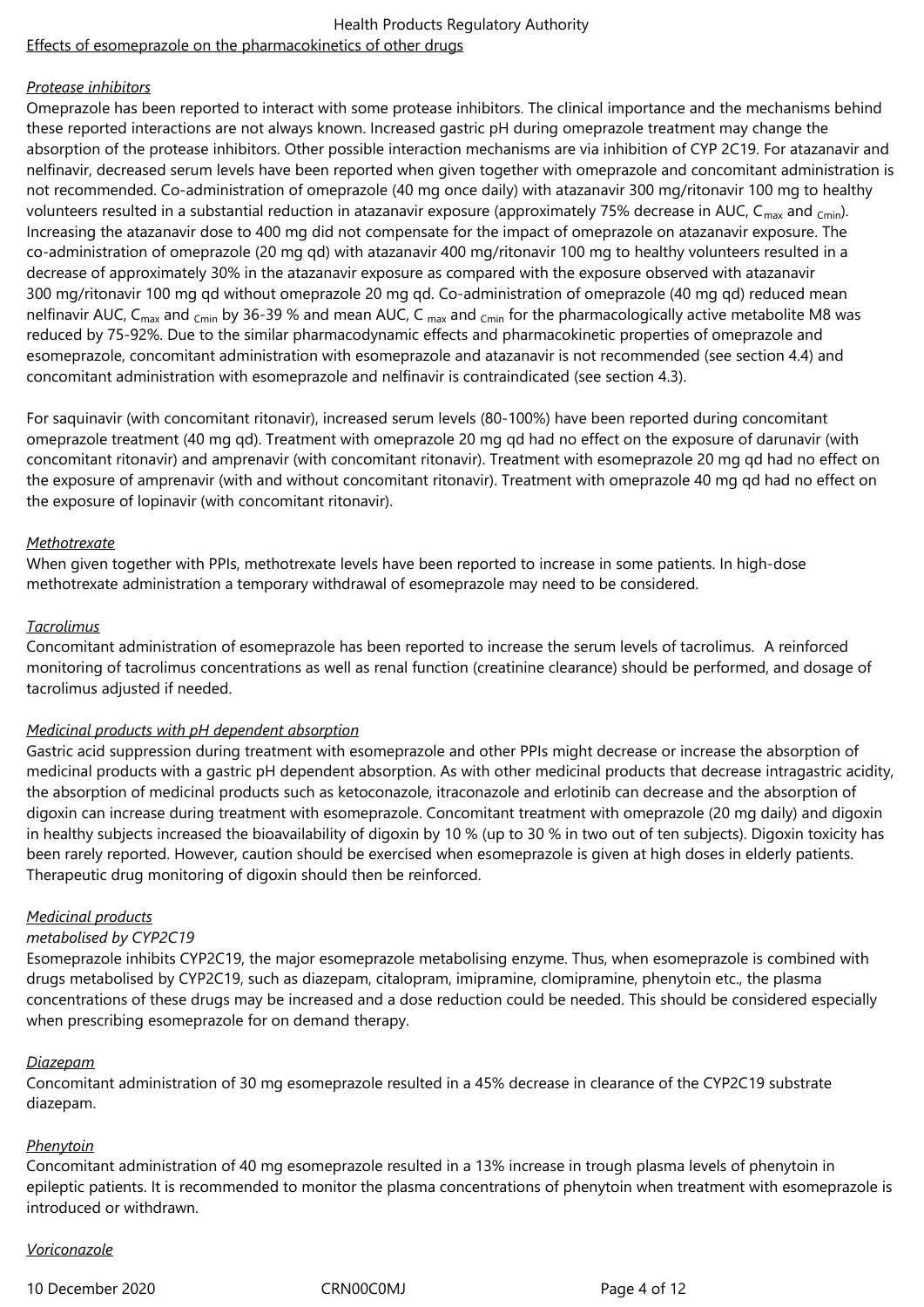### Health Products Regulatory Authority

Omeprazole (40 mg once daily) increased voriconazole (a CYP2C19 substrate) C $_{\sf max}$  and AUC $_{\sf \tau}$  by 15% and 41%, respectively.

### *Cilostazol*

Omeprazole as well as esomeprazole act as inhibitors of CYP2C19. Omeprazole, given in doses of 40 mg to healthy subjects in a cross-over study, increased C  $_{\text{max}}$  and AUC for cilostazol by 18% and 26% respectively, and one of its active metabolites by 29% and 69% respectively.

### *Cisapride*

In healthy volunteers, concomitant administration of 40 mg esomeprazole resulted in a 32% increase in area under the plasma concentration-time curve (AUC) and a 31% prolongation of elimination half-life (t  $_{1/2}$ ) but no significant increase in peak plasma levels of cisapride. The slightly prolonged QTc interval observed after administration of cisapride alone, was not further prolonged when cisapride was given in combination with esomeprazole (see also section 4.4).

### *Warfarin*

Concomitant administration of 40 mg esomeprazole to warfarin-treated patients in a clinical trial showed that coagulation times were within the accepted range. However, post-marketing, a few isolated cases of elevated INR of clinical significance have been reported during concomitant treatment. Monitoring is recommended when initiating and ending concomitant esomeprazole treatment during treatment with warfarin or other coumarine derivatives.

### *Clopidogrel*

Results from studies in healthy subjects have shown a pharmacokinetic (PK)/ pharmacodynamic (PD) interaction between clopidogrel (300 mg loading dose/75 mg daily maintenance dose) and esomeprazole (40 mg p.o.daily) resulting in decreased exposure to the active metabolite of clopidogrel by an average of 40 % and resulting in decreased maximum inhibition of (ADP induced) platelet aggregation by an average of 14 %.

When clopidogrel was given together with a fixed dose combination of esomeprazole 20 mg + ASA 81 mg compared to clopidogrel alone in a study in healthy subjects there was a decreased exposure by almost 40 % of the active metabolite of clopidogrel. However, the maximum levels of inhibition of (ADP induced) platelet aggregation in these subjects were the same in the clopidogrel and the clopidogrel + the combined (esomeprazole + ASA) product groups.

Inconsistent data on the clinical implications of a PK/PD interaction of esomeprazole in terms of major cardiovascular events have been reported from both observational and clinical studies. As a precaution, concomitant use of clopidogrel should be discouraged.

### *Investigated medicinal products with no clinically relevant interaction Amoxicillin and quinidine*

Esomeprazole has been shown to have no clinically relevant effects on the pharmacokinetics of amoxicillin or quinidine.

### *Naproxen or rofecoxib*

Studies evaluating concomitant administration of esomeprazole and either naproxen or rofecoxib did not identify any clinically relevant pharmacokinetic interactions during short-term studies.

### Effects of other medicinal products on the pharmacokinetics of esomeprazole

### *Medicinal products which inhibit CYP2C19 and/or CYP3A4*

Esomeprazole is metabolised by CYP2C19 and CYP3A4. Concomitant administration of esomeprazole and a CYP3A4 inhibitor, clarithromycin (500 mg b.i.d.), resulted in a doubling of the exposure (AUC) to esomeprazole. Concomitant administration of esomeprazole and a combined inhibitor of CYP2C19 and CYP3A4 may result in more than doubling of the esomeprazole exposure.

The CYP2C19 and CYP3A4 inhibitor voriconazole increased omeprazole AUC<sub>τ</sub> by 280%. A dose adjustment of esomeprazole is not regularly required in either of these situations. However, dose adjustment should be considered in patients with severe hepatic impairment and if long-term treatment is indicated.

### *Medicinal products which induce CYP2C19 and/or CYP3A4*

Drugs known to induce CYP2C19 or CYP3A4 or both (such as rifampicin and St John's wort) may lead to decreased esomeprazole serum levels by increasing the esomeprazole metabolism.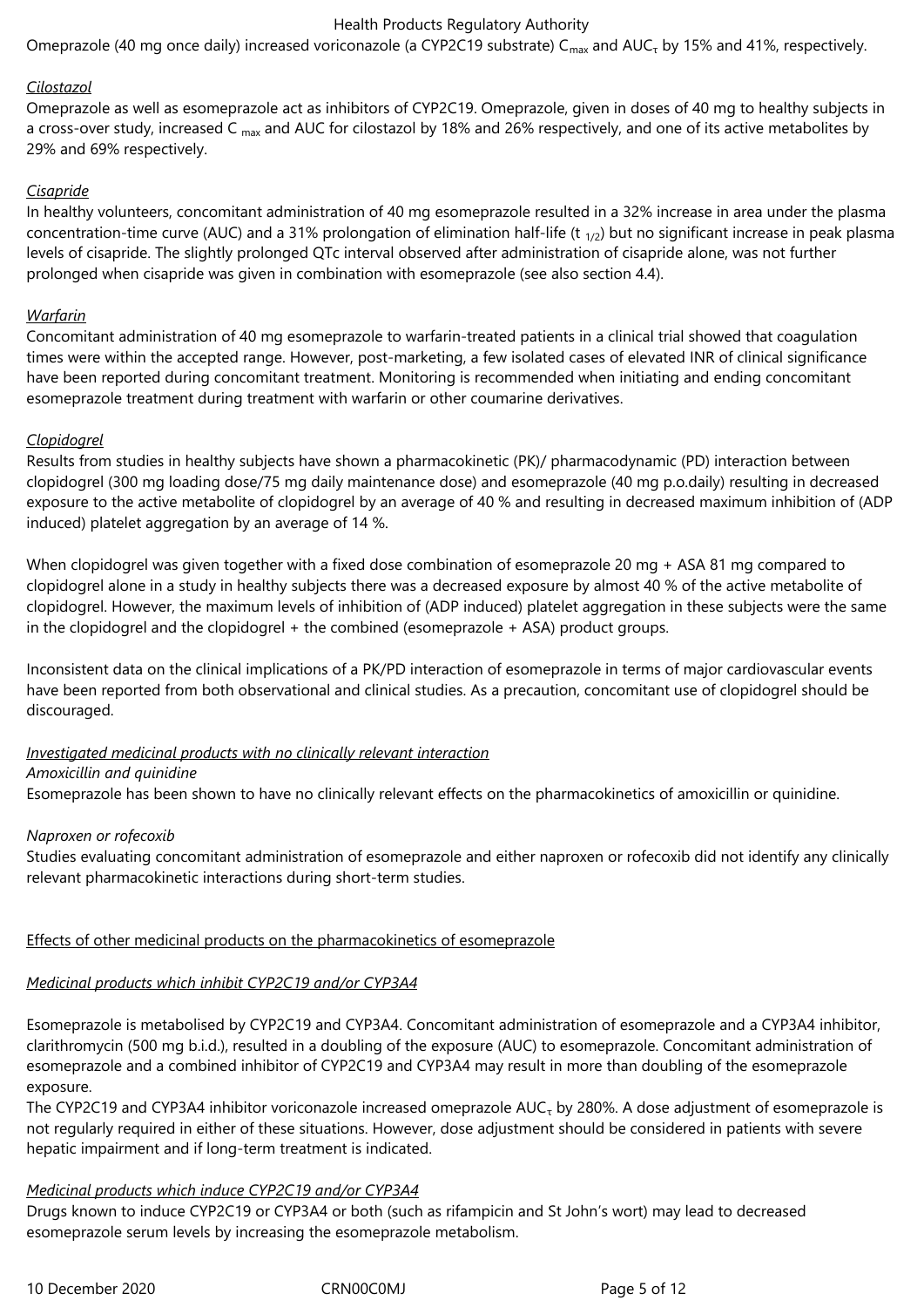# *Paediatric population*

Interaction studies have only been performed in adults.

# **4.6 Fertility, pregnancy and lactation**

# *Pregnancy*

Clinical data on exposed pregnancies with esomeprazole are insufficient. With the racemic mixture, omeprazole, data on a larger number of exposed pregnancies from epidemiological studies indicate no malformative nor foetotoxic effect. Animal studies with esomeprazole do not indicate direct or indirect harmful effects with respect to embryonal/fetal development. Animal studies with the racemic mixture do not indicate direct or indirect harmful effects with respect to pregnancy, parturition or postnatal development. Caution should be exercised when prescribing to pregnant women.

A moderate amount of data on pregnant women (between 300-1000 pregnancy outcomes) indicates no malformative or foeto/neonatal toxicity of esomeprazole.

Animal studies do not indicate direct or indirect harmful effects with respect to reproductive toxicity (see section 5.3).

# *Breastfeeding*

It is not known whether esomeprazole is excreted in human breast milk. There is insufficient information on the effects of esomeprazole in newborns/infants.Esomeprazole should not be used during breast-feeding.

# Fertility

Animal studies with the racemic mixture omeprazole, given by oral administration do not indicate effects with respect to fertility.

# **4.7 Effects on ability to drive and use machines**

Esomeprazole has minor influence on the ability to drive or use machines. Adverse reactions such as dizziness (uncommon) and blurred vision (rare) has been reported (see section 4.8). If affected patients should not drive or use machines.

### **4.8 Undesirable effects**

### Summary of the safety profile

Headache, abdominal pain, diarrhoea and nausea are among those adverse reactions that have been most commonly reported in clinical trials (and also from post-marketing use). In addition, the safety profile is similar for different formulations, treatment indications, age groups and patient populations. No dose-related adverse reactions have been identified.

### Tabulated list of adverse reactions

The following adverse drug reactions have been identified or suspected in the clinical trials programme for esomeprazole and post-marketing. None was found to be dose-related. The reactions are classified according to frequency (very common \_1/10; common \_1/100 to <1/10; uncommon \_1/1,000 to <1/100; rare \_1/10,000 to <1/1,000; very rare <1/10,000; not known (cannot be estimated from the available data)).

| <b>System Organ Class</b>            | <b>Frequency</b> |                                                                                                                                                              |
|--------------------------------------|------------------|--------------------------------------------------------------------------------------------------------------------------------------------------------------|
|                                      |                  | <b>Undesirable Effect</b>                                                                                                                                    |
| Blood and lymphatic system disorders | Rare             | Leukopenia, thrombocytopenia                                                                                                                                 |
|                                      | Very rare        | Agranulocytosis, pancytopenia                                                                                                                                |
| Immune system disorders              | Rare             | Hypersensitivity reactions, e.g. fever, angioedema and<br>anaphylactic reaction/shock                                                                        |
| Metabolism and nutrition disorders   | Uncommon         | Peripheral oedema                                                                                                                                            |
|                                      | Rare             | Hyponatraemia                                                                                                                                                |
|                                      | Not Known        | Hypomagnesaemia (see section 4.4); severe<br>hypomagnesaemia can correlate with hypocalcaemia<br>Hypomagnesaemia may also be associated with<br>hypokalaemia |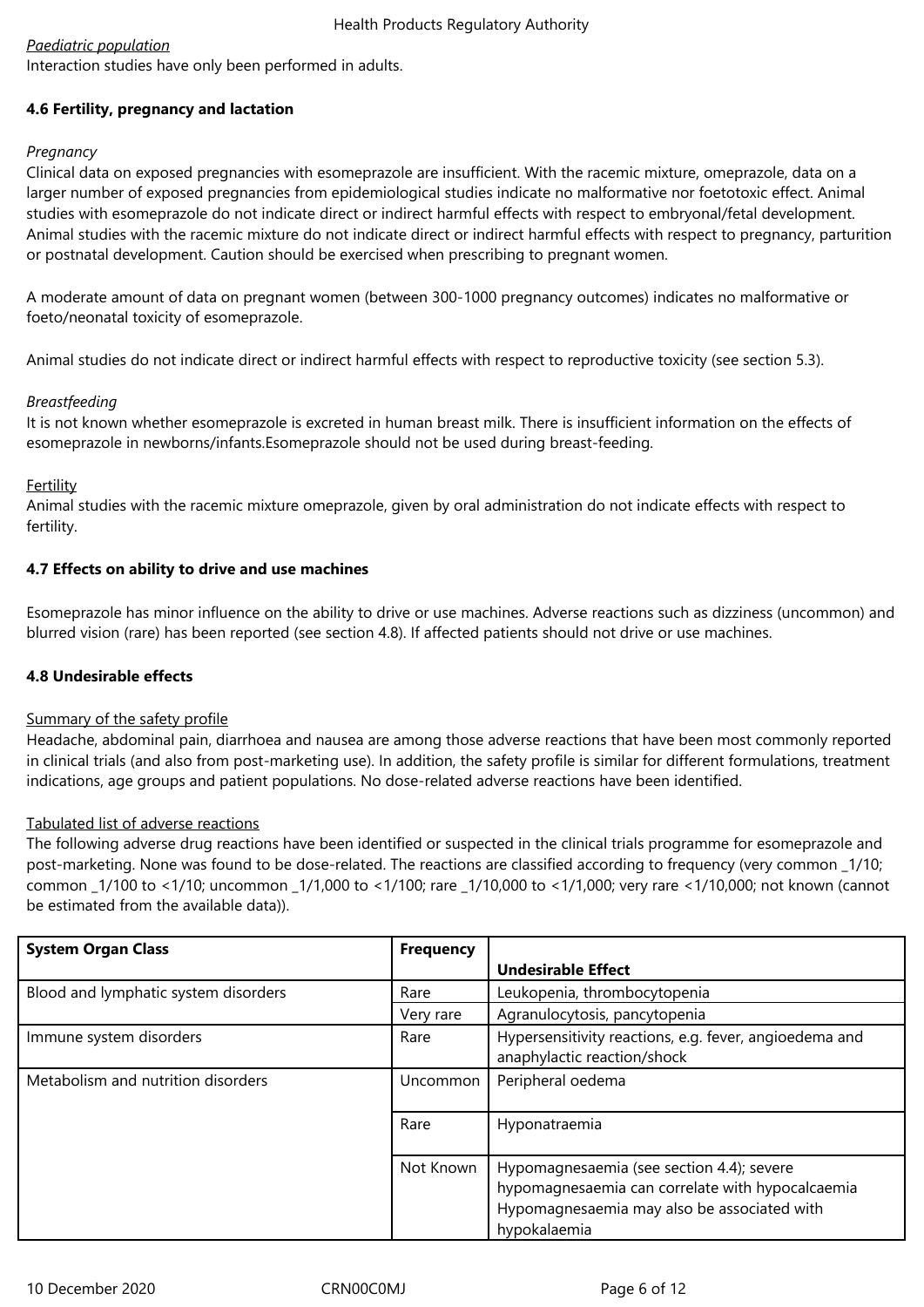| Health Products Regulatory Authority                 |           |                                                                                                       |  |  |
|------------------------------------------------------|-----------|-------------------------------------------------------------------------------------------------------|--|--|
| Psychiatric Disorders                                | Uncommon  | Insomnia                                                                                              |  |  |
|                                                      | Rare      | Agitation, confusion, depression                                                                      |  |  |
|                                                      | Not Known | Agression, hallucinations                                                                             |  |  |
| Nervous system disorder                              | Common    | Headache                                                                                              |  |  |
|                                                      | Uncommon  | Dizziness, paraesthesia, somnolence                                                                   |  |  |
|                                                      | Rare      | Taste disturbance                                                                                     |  |  |
|                                                      |           |                                                                                                       |  |  |
| Eye disorders                                        | Rare      | <b>Blurred</b> vision                                                                                 |  |  |
| Ear and labyrinth disorders                          | Uncommon  | Vertigo                                                                                               |  |  |
| Respiratory, thoracic and mediastinal disorders      | Rare      | Bronchospasm                                                                                          |  |  |
| Gastrointestinal disorders                           | Common    | Abdominal pain, constipation, diarrhoea, flatulence,<br>nausea/vomiting, fundic gland polyps (benign) |  |  |
|                                                      | Uncommon  | Dry mouth                                                                                             |  |  |
|                                                      | Rare      | Stomatitis, gastrotestinal, candidiasis                                                               |  |  |
|                                                      | Not Known | Microscopic colitis                                                                                   |  |  |
| Hepatobiliary disorders                              | Uncommon  | Increased liver enzymes                                                                               |  |  |
|                                                      | Rare      | Hepatitis with or without jaundice                                                                    |  |  |
|                                                      | Very rare | Hepatic encephalopathy in patients with pre-existing liver<br>disease                                 |  |  |
| Skin and subcutaneous tissue disorders               | Unknown   | Dermatitis, pruritus, rash, urticaria                                                                 |  |  |
|                                                      | Rare      | Alopecia, photosensitivity                                                                            |  |  |
|                                                      | Very rare | Erythema multiforme, stevens-Johnson syndrome, toxic                                                  |  |  |
|                                                      |           | epidermal necrolysis (TEN)                                                                            |  |  |
|                                                      | Not known | Subacute cutaneous lupus erythematosus (see section 4.4)                                              |  |  |
| Musculoskeletal and connective tissue disorders      | Uncommon  | Fracture of the hip, wrist or spine (see section 4.4)                                                 |  |  |
|                                                      | Rare      | Arthralgia, myalgia                                                                                   |  |  |
|                                                      | Very rare | Muscular weakness                                                                                     |  |  |
| Renal and urinary disorders                          | Very rare | Interstitial nephritis, in some patients renal failure has been                                       |  |  |
|                                                      |           | reported concomitantly                                                                                |  |  |
| Reproductive system and breast disorders             | Very rare | Gynaecomastia                                                                                         |  |  |
| General disorders and administration site conditions | Rare      | Malaise, increased sweating                                                                           |  |  |

### Reporting of suspected adverse reactions

Reporting suspected adverse reactions after authorisation of the medicinal product is important. It allows continued monitoring of the benefit/risk balance of the medicinal product. Healthcare professionals are asked to report any suspected adverse reactions via HPRA PharmacovigilanceWebsite: www.hpra.ie

### **4.9 Overdose**

There is very limited experience to date with deliberate overdose. The symptoms described in connection with 280 mg were gastrointestinal symptoms and weakness. Single doses of 80 mg esomeprazole were uneventful. No specific antidote is known. Esomeprazole is extensively plasma protein bound and is therefore not readily dialyzable. As in any case of overdose, treatment should be symptomatic and general supportive measures should be utilised.

## **5 PHARMACOLOGICAL PROPERTIES**

### **5.1 Pharmacodynamic properties**

10 December 2020 CRN00C0MJ Page 7 of 12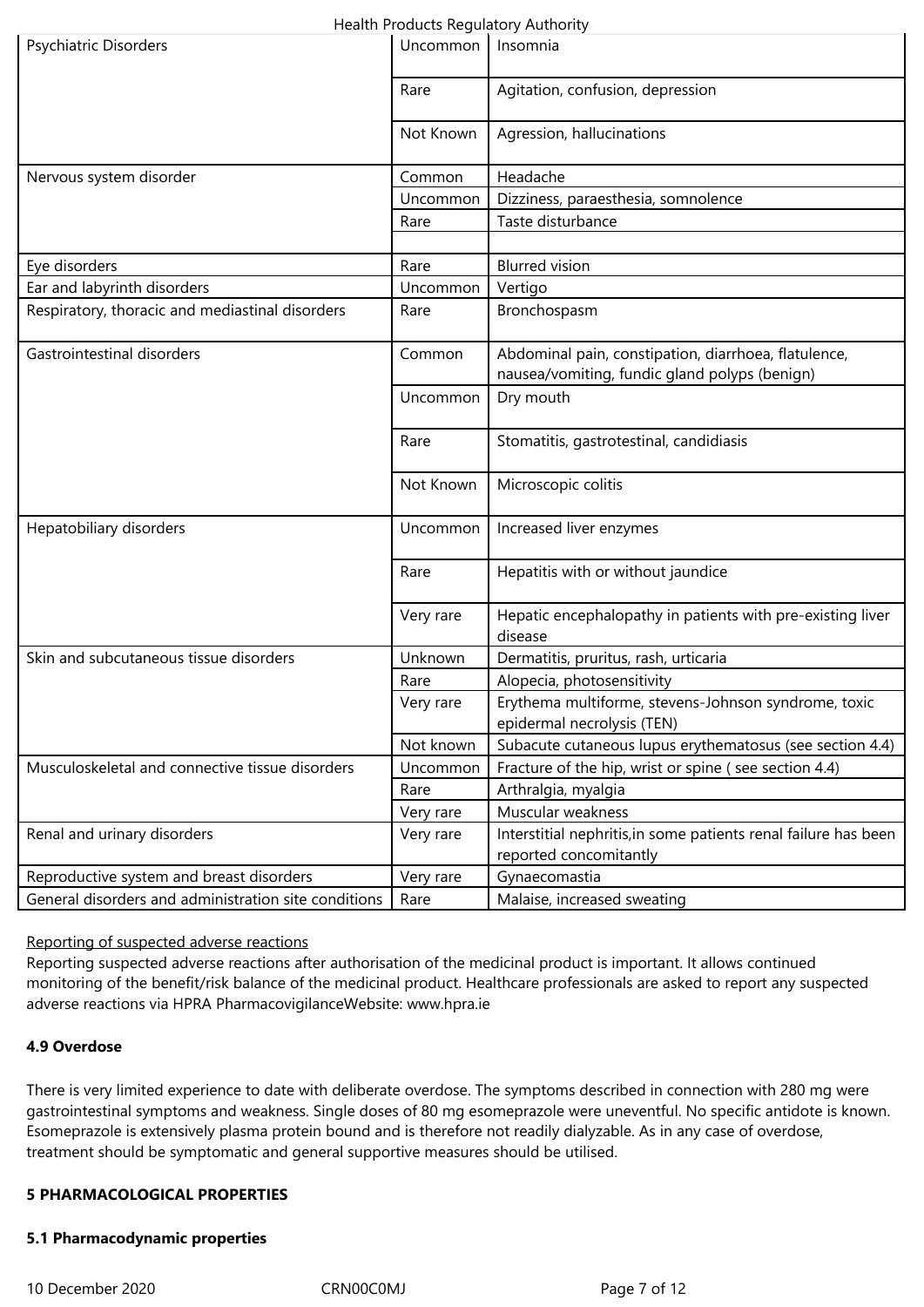### Health Products Regulatory Authority

Pharmacotherapeutic group: Drugs for acid-related disorders, proton pump inhibitor, ATC code: A02B C05

Esomeprazole is the S‑isomer of omeprazole and reduces gastric acid secretion through a specific targeted mechanism of action. It is a specific inhibitor of the acid pump in the parietal cell. Both the R-and S-isomer of omeprazole have similar pharmacodynamic activity.

# Mechanism of action

Esomeprazole is a weak base and is concentrated and converted to the active form in the highly acidic environment of the secretory canaliculi of the parietal cell, where it inhibits the enzyme H<sup>+</sup>K<sup>+</sup>-ATPase – the acid pump and inhibits both basal and stimulated acid secretion.

# Pharmacodynamic effects

After oral dosing with esomeprazole 20 mg and 40 mg the onset of effect occurs within one hour. After repeated administration with 20 mg esomeprazole once daily for five days, mean peak acid output after pentagastrin stimulation is decreased 90% when measured 6‑7 hours after dosing on day five.

After five days of oral dosing with 20 mg and 40 mg of esomeprazole, intragastric pH above 4 was maintained for a mean time of 13 hours and 17 hours, respectively over 24 hours in symptomatic GERD patients. The proportion of patients maintaining an intragastric pH above 4 for at least 8, 12 and 16 hours respectively were for esomeprazole 20 mg 76%, 54% and 24%. Corresponding proportions for esomeprazole 40 mg were 97%, 92% and 56%.

Using AUC as a surrogate parameter for plasma concentration, a relationship between inhibition of acid secretion and exposure has been shown.

Healing of reflux oesophagitis with esomeprazole 40 mg occurs in approximately 78% of patients after four weeks, and in 93% after eight weeks.

One week treatment with esomeprazole 20 mg b.i.d. and appropriate antibiotics, results in successful eradication of *H. pylori* in approximately 90% of patients.

After eradication treatment for one week there is no need for subsequent monotherapy with antisecretory drugs for effective ulcer healing and symptom resolution in uncomplicated duodenal ulcers.

In a randomized, double blind, placebo‑controlled clinical study, patients with endoscopically confirmed peptic ulcer bleeding characterised as Forrest Ia, Ib, IIa or IIb (9%, 43%, 38% and 10 % respectively) were randomized to receive esomeprazole solution for infusion (n=375) or placebo (n=389). Following endoscopic hemostasis, patients received either 80 mg esomeprazole as an intravenous infusion over 30 minutes followed by a continuous infusion of 8 mg per hour or placebo for 72 hours. After the initial 72 hour period, all patients received open‑label 40 mg oral esomeprazole for 27 days for acid suppression. The occurrence of rebleeding within 3 days was 5.9% in the esomeprazole treated group compared to 10.3% for the placebo group. At 30 days post-treatment, the occurrence of rebleeding in the esomeprazole treated versus the placebo treated group 7.7% vs 13.6%.

During treatment with antisecretory medicinal products serum gastrin increases in response to the decreased acid secretion. Also CgA increases due to decreased gastric acidity. The increased CgA level may interfere with investigations for neuroendocrine tumours.

Available published evidence suggests that proton pump inhibitors should be discontinued between 5 days and 2 weeks prior to CgA measurements. This is to allow CgA levels that might be spuriously elevated following PPI treatment to return to reference range.

An increased number of ECL cells possibly related to the increased serum gastrin levels, have been observed in both children and adults some patients during long term treatment with esomeprazole. The findings are considered to be of no clinical significance.

During long-term treatment with antisecretory drugs gastric glandular cysts have been reported to occur at a somewhat increased frequency. These changes are a physiological consequence of pronounced inhibition of acid secretion, are benign and appear to be reversible.

Decreased gastric acidity due to any means including proton pump inhibitors, increases gastric counts of bacteria normally present in the gastrointestinal tract. Treatment with proton pump inhibitors may lead to slightly increased risk of gastrointestinal infections such as *Salmonella* and *Campylobacter* and, in hospitalised patients, possibly also *Clostridium difficile*.

10 December 2020 CRN00C0MJ Page 8 of 12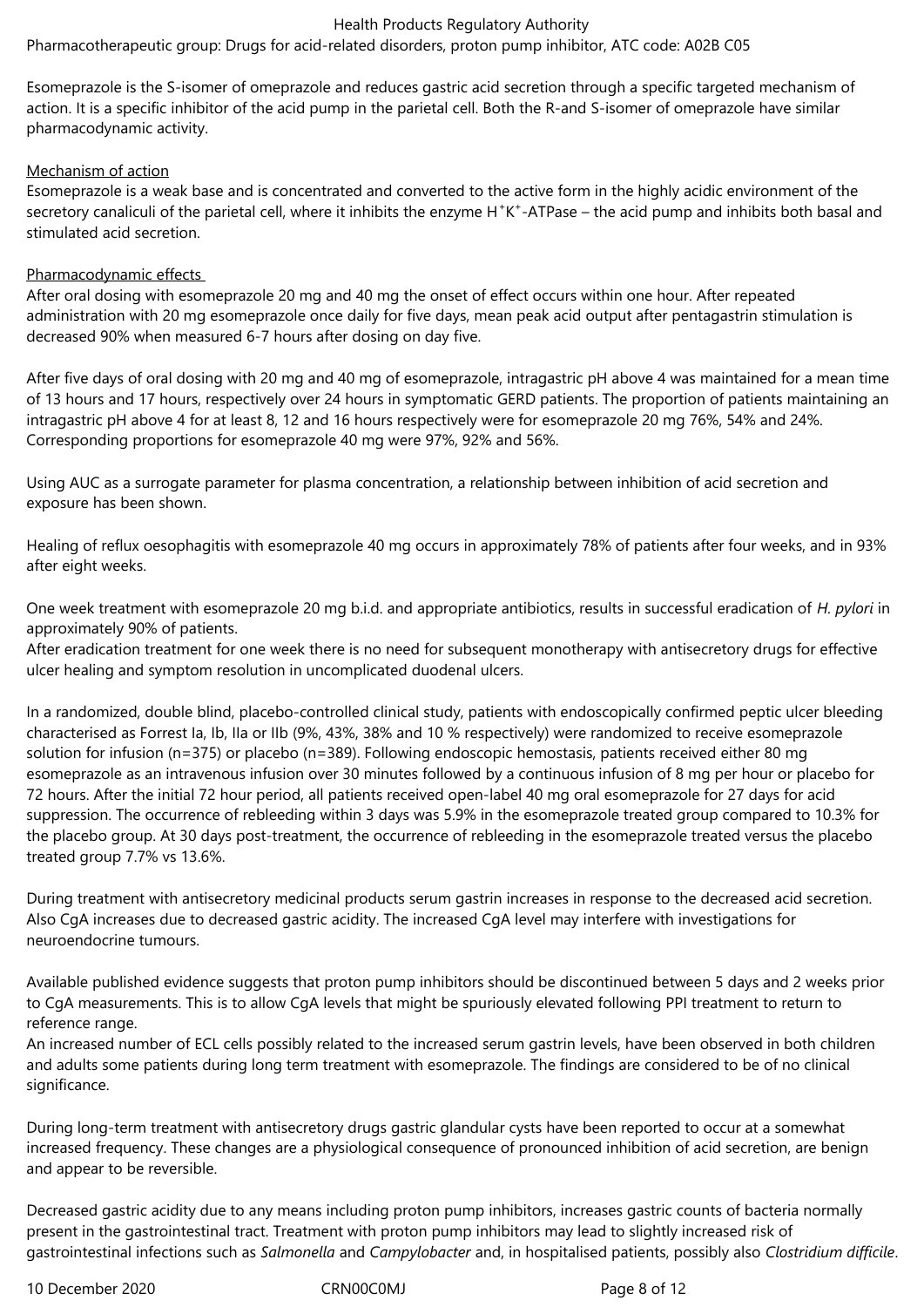# Clinical efficacy

In two studies with ranitidine as an active comparator, esomeprazole showed better effect in healing of gastric ulcers in patients using NSAIDs, including COX‑2 selective NSAIDs.

In two studies with placebo as comparator, esomeprazole showed better effect in the prevention of gastric and duodenal ulcers in patients using NSAIDs (aged >60 and/or with previous ulcer), including COX‑2 selective NSAIDs.

## Paediatric population

In a study in paediatric GERD patients (<1 to 17 years of age) receiving long-term PPI treatment, 61% of the children developed minor degrees of ECL cell hyperplasia with no known clinical significance and with no development of atrophic gastritis or carcinoid tumours.

## **5.2 Pharmacokinetic properties**

# Absorption

Esomeprazole is acid labile and is administered orally as gastro‑resistant granules. *In vivo* conversion to the R‑isomer is negligible. Absorption of esomeprazole is rapid, with peak plasma levels occurring approximately 1‑2 hours after dose. The absolute bioavailability is 64% after a single dose of 40 mg and increases to 89% after repeated once-daily administration. For 20 mg esomeprazole the corresponding values are 50% and 68% respectively. Food intake both delays and decreases the absorption of esomeprazole although this has no significant influence on the effect of esomeprazole on intragastric acidity.

# Distribution

The apparent volume of distribution at steady state in healthy subjects is approximately 0.22 l/kg body weight. Esomeprazole is 97% plasma protein bound.

# Biotransformation

Esomeprazole is completely metabolised by the cytochrome P450 system (CYP). The major part of the metabolism of esomeprazole is dependent on the polymorphic CYP2C19, responsible for the formation of the hydroxy- and desmethyl metabolites of esomeprazole. The remaining part is dependent on another specific isoform, CYP3A4, responsible for the formation of esomeprazole sulphone, the main metabolite in plasma.

### Elimination

The parameters below reflect mainly the pharmacokinetics in individuals with a functional CYP2C19 enzyme, extensive metabolisers.

Total plasma clearance is about 17 l/h after a single dose and about 9 l/h after repeated administration. The plasma elimination half‑life is about 1.3 hours after repeated once‑daily dosing. Esomeprazole is completely eliminated from plasma between doses with no tendency for accumulation during once-daily administration.

The major metabolites of esomeprazole have no effect on gastric acid secretion. Almost 80 % of an oral dose of esomeprazole is excreted as metabolites in the urine, the remainder in the faeces. Less than 1 % of the parent drug is found in urine.

### Linearity/non-linearity

The pharmacokinetics of esomeprazole has been studied in doses up to 40 mg b.i.d. The area under the plasma concentration-time curve increases with repeated administration of esomeprazole. This increase is dose-dependent and results in a more than dose proportional increase in AUC after repeated administration. This time - and dose-dependency is due to a decrease of first pass metabolism and systemic clearance probably caused by an inhibition of the CYP2C19 enzyme by esomeprazole and/or its sulphone metabolite.

### Special patient populations

### *Poor metabolisers*

Approximately 2.9±1.5% of the population lack a functional CYP2C19 enzyme and are called poor metabolisers. In these individuals the metabolism of esomeprazole is probably mainly catalysed by CYP3A4. After repeated once-daily administration of 40 mg esomeprazole, the mean area under the plasma concentration-time curve was approximately 100% higher in poor metabolisers than in subjects having a functional CYP2C19 enzyme (extensive metabolisers). Mean peak plasma concentrations were increased by about 60%. These findings have no implications for the posology of esomeprazole.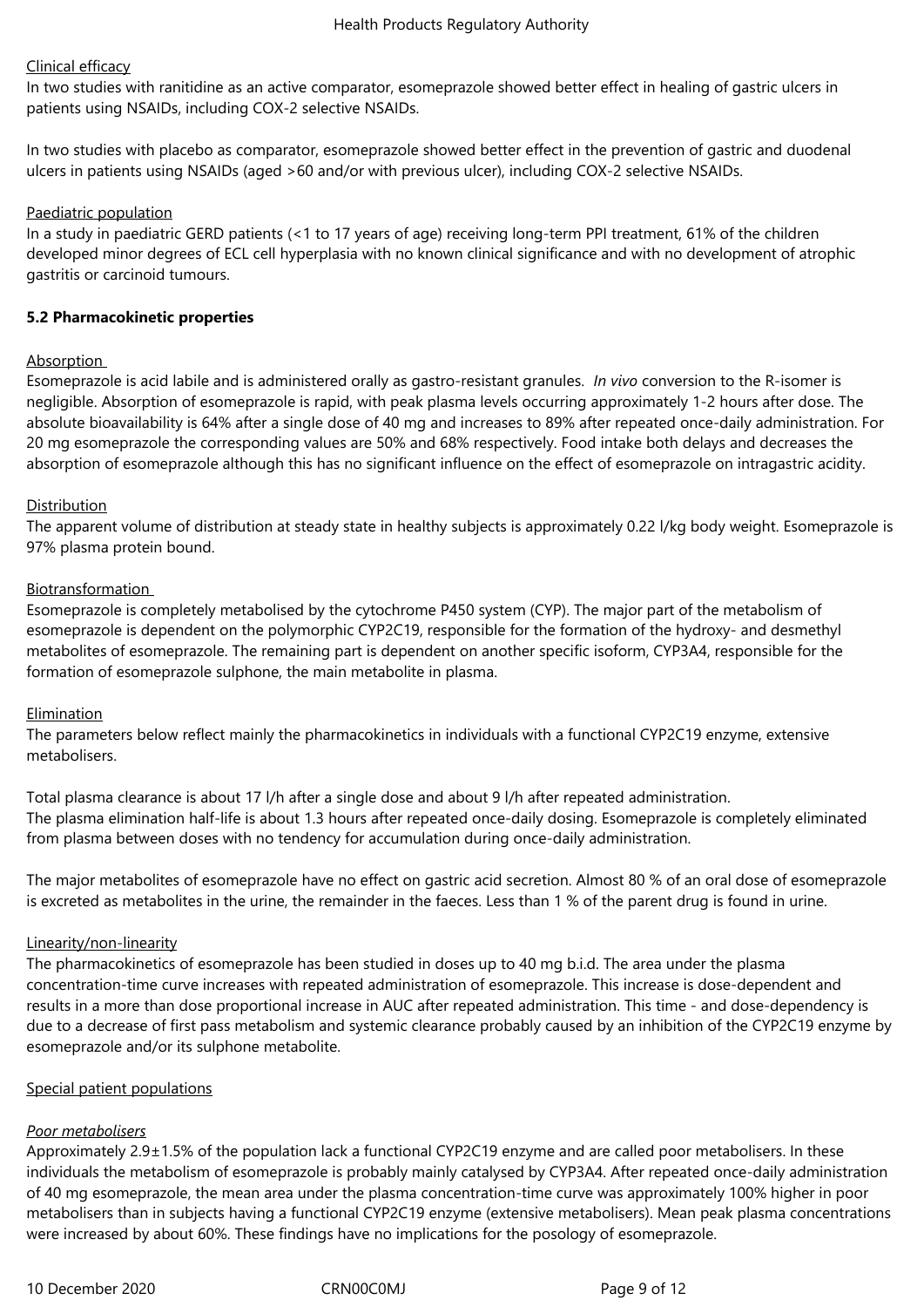### *Gender*

Following a single dose of 40 mg esomeprazole the mean area under the plasma concentration-time curve is approximately 30 % higher in females than in males. No gender difference is seen after repeated once‑daily administration. These findings have no implications for the posology of esomeprazole.

### Hepatic impairment

The metabolism of esomeprazole in patients with mild to moderate liver dysfunction may be impaired. The metabolic rate is decreased in patients with severe liver dysfunction resulting in a doubling of the area under the plasma concentration-time curve of esomeprazole. Therefore, a maximum of 20 mg should not be exceeded in patients with severe dysfunction. Esomeprazole or its major metabolites do not show any tendency to accumulate with once-daily dosing.

### *Renal impairment*

No studies have been performed in patients with decreased renal function. Since the kidney is responsible for the excretion of the metabolites of esomeprazole but not for the elimination of the parent compound, the metabolism of esomeprazole is not expected to be changed in patients with impaired renal function.

### *Elderly*

The metabolism of esomeprazole is not significantly changed in elderly subjects (71‑80 years of age).

# *Paediatric population*

### *Adolescents 12‑18 years:*

Following repeated dose administration of 20 mg and 40 mg esomeprazole, the total exposure (AUC) and the time to reach maximum plasma drug concentration ( $t_{max}$ ) in 12 to 18 year-olds was similar to that in adults for both esomeprazole doses.

### **5.3 Preclinical safety data**

Non-clinical data reveal no special hazard for humans based on conventional studies of safety pharmacology, repeated dose toxicity, genotoxicity, carcinogenic potential, toxicity to reproduction and development. Adverse reactions not observed in clinical studies, but seen in animals at exposure levels similar to clinical exposure levels and with possible relevance to clinical use were as follows:

Carcinogenicity studies in the rat with the racemic mixture have shown gastric ECL‑cell hyperplasia and carcinoids. These gastric effects in the rat are the result of sustained, pronounced hypergastrinaemia secondary to reduced production of gastric acid and are observed after long-term treatment in the rat with inhibitors of gastric acid secretion.

### **6 PHARMACEUTICAL PARTICULARS**

### **6.1 List of excipients**

*Pellets:* Methacrylic acid-ethyl acrylate copolymer (1:1) dispersion 30% Talc Triethyl citrate Hypromellose 3cPs Sugar spheres Magnesium stearate Hydroxypropyl cellulose Glycerol Monostearate 40-55 Polysorbate 80

*Tablet core:* Microcrystalline cellulose Povidone K29/32 Macrogol 6000 Crospovidone Type A Sodium stearyl fumarate

*Tablet coating:* Hypromellose

10 December 2020 CRN00C0MJ Page 10 of 12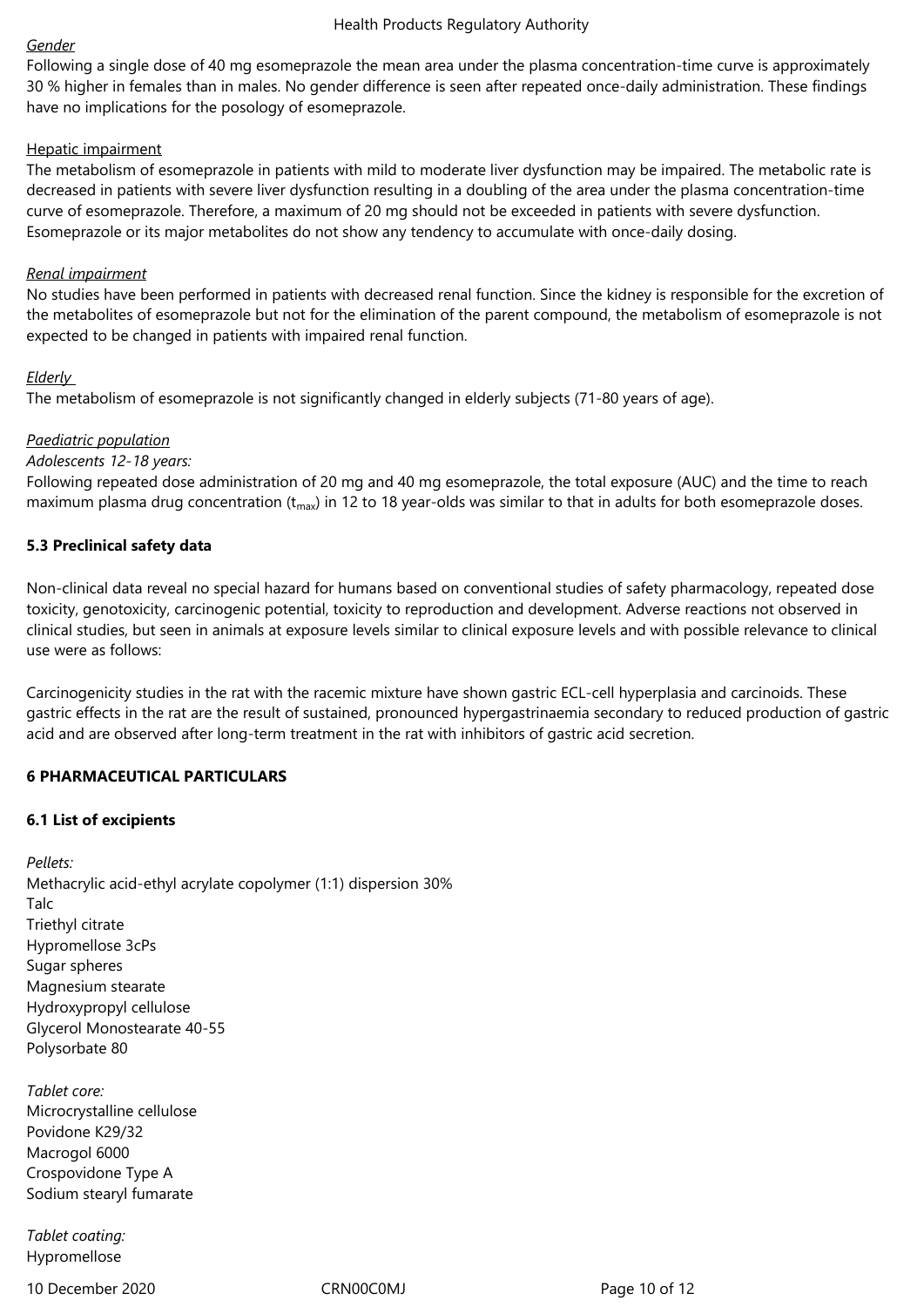Titanium dioxide (E171) Macrogol/PEG 400 Red iron oxide (E172) Yellow iron oxide (E172)

# **6.2 Incompatibilities**

Not applicable.

# **6.3 Shelf life**

2 years

[Bottles only]: After first opening of the bottle: 6 months.

# **6.4 Special precautions for storage**

Do not store above 30 °C.

### **6.5 Nature and contents of container**

HDPE bottles containing a desiccant and closed with a LDPE cap. Pack sizes: 30, 100, 250 or 500 tablets

Aluminium-PVC/PVDC or OPA/Aluminium/PVC-Aluminium foil blisters Pack sizes: 7, 14, 28, 30, 50, 56, 60, 90, 98, 100 or 140 tablets

Not all pack sizes may be marketed.

### **6.6 Special precautions for disposal**

### Administration through gastric tube

1. Put the tablet into an appropriate syringe and fill the syringe with approximately 25 ml water and approximately 5 ml air. For some tubes, dispersion in 50 ml water is needed to prevent the pellets from clogging the tube.

- 2. Immediately shake the syringe until tablet has disintegrated.
- 3. Hold the syringe with the tip up and check that the tip has not clogged.
- 4. Attach the syringe to the tube whilst maintaining the above position.

5. Shake the syringe and position it with the tip pointing down. Immediately inject 5-10 ml into the tube. Invert the syringe after injection and shake (the syringe must be held with the tip pointing up to avoid clogging of the tip).

6. Turn the syringe with the tip down and immediately inject another 5-10 ml into the tube. Repeat this procedure until the syringe is empty.

7. Fill the syringe with 25 ml of water and 5 ml of air and repeat step 5 if necessary to wash down any sediment left in the syringe. For some tubes, 50 ml water is needed.

Special precautions for disposal No special requirements